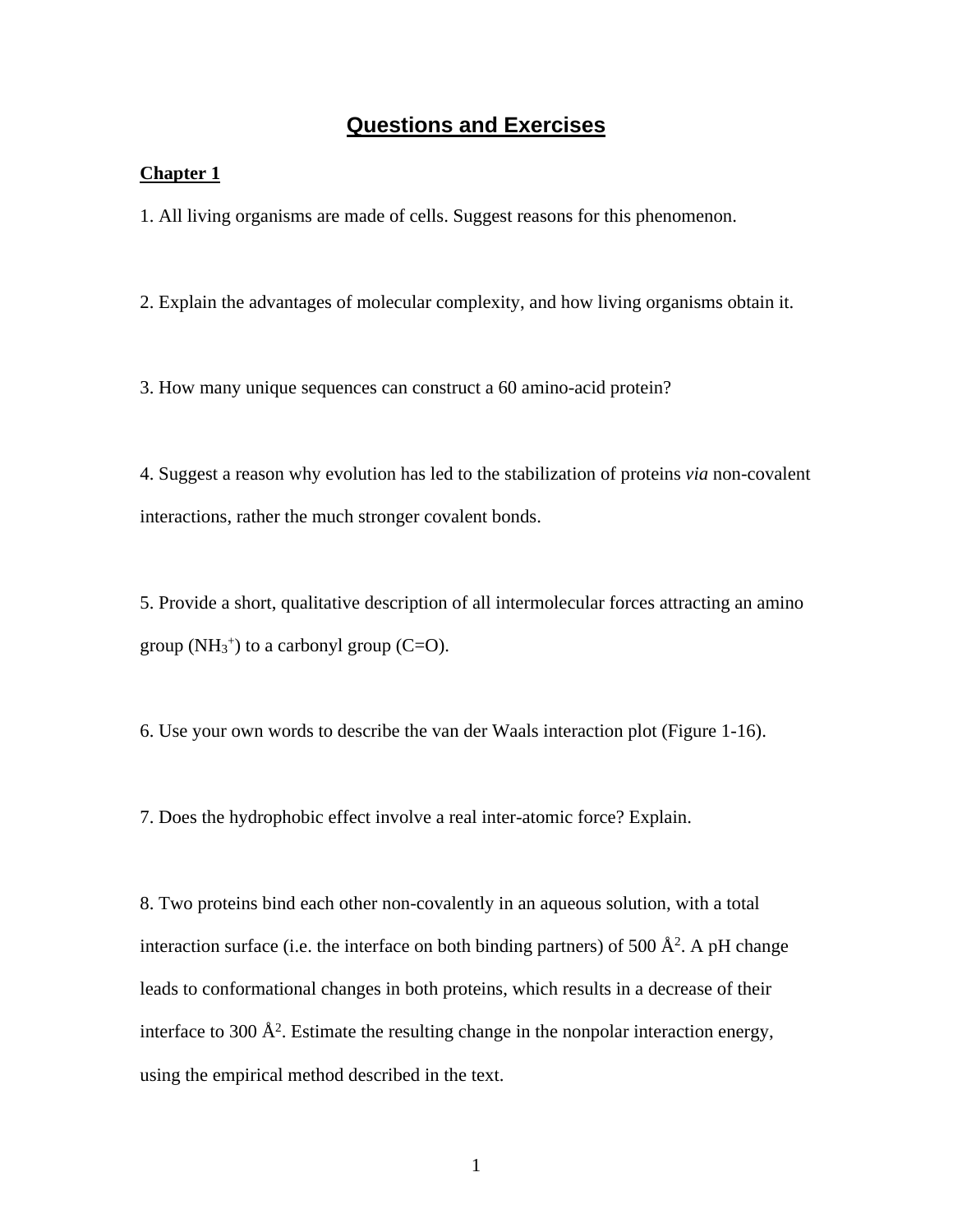9. Write down the mathematical expressions describing the corresponding energies of electrostatic (Coulomb) and van der Walls interactions. What can you deduce from the expressions on the range of each interaction?

10. Explain in short the significance of the dielectric constant to electrostatic interactions.

11. Describe the two main differences between ionic interactions and hydrogen bonds.

## **Chapter 2**

1. A. Specify the two basic types of hetero-groups in proteins.

B. Explain the general function of hetero-groups.

C. Give three examples to hetero-groups and describe in short their specific function.

2. A. Specify the chemical groups in the amino acid arginine, which may undergo protonation/de-protonation.

B. Draw the titration curve of arginine's side-chain with NaOH.

3. What is the main criterion used to separate natural amino acids into groups? Explain why.

4. Cysteine is considered a polar amino acid, and yet, it is often found inside the protein core. Explain why.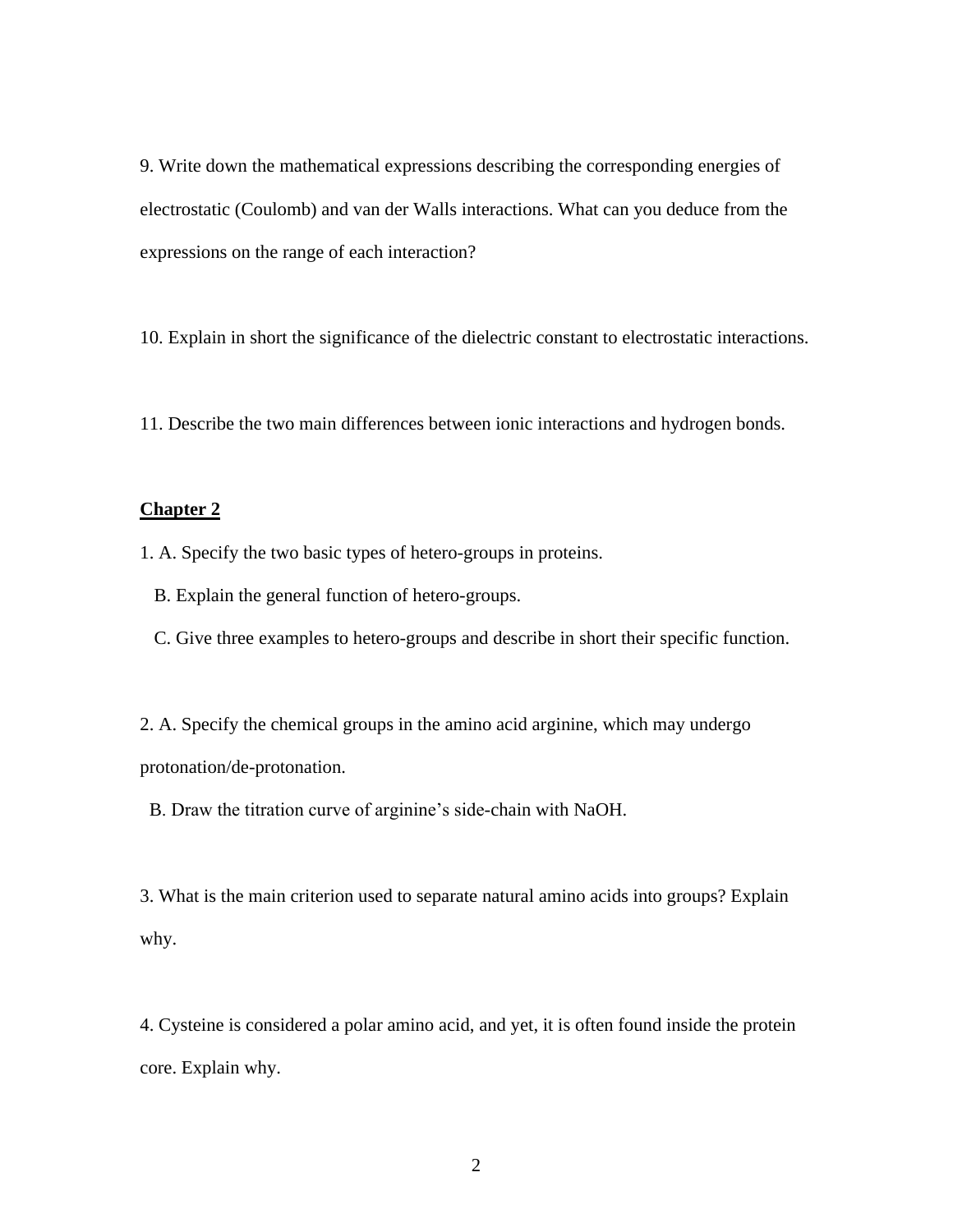- 5. Two residues, arginine and lysine, are positioned 2 Å from each other in water.
	- A. Estimate their electrostatic interaction energy. Explain why this calculation is only an estimate.
	- B. Would you expect the pKa of the two residues' side chains in isolation to change as a result of their proximity? Explain why and calculate the extent of the change (in pKa units).
	- C. Is the pKa change calculated in *B* large enough to alter the residues' charging state? If not, suggest a way to accomplish this alteration.

6. The enzyme *hypothetase* hydrolyzes a covalent bond in the substrate using a nucleophilic attack. Taking other known hydrolases as example, which of the 20 natural amino acid residues is most likely to serve as the enzyme's nucleophile?

7. Explain in short the two basic mechanisms used by organisms to fight oxidative damage.

8. Explain the mechanisms allowing the appearance of amino acids derivatives inside proteins.

9. When the  $\phi$  and  $\psi$  values of residues in experimentally determined proteins are collected, some of them reside outside the 'allowed' regions of the Ramachandran plot (Figure 2-12d). Explain why.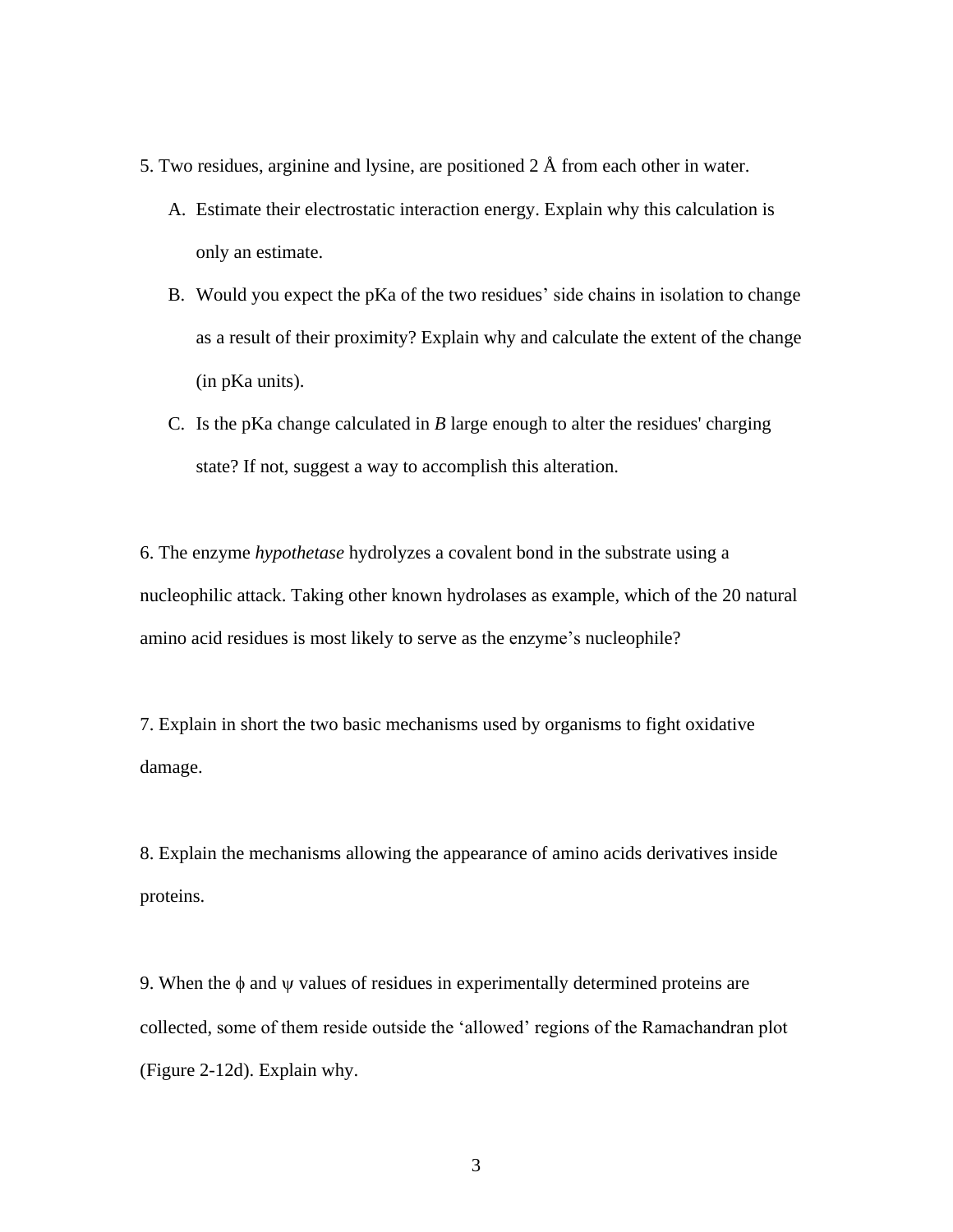10. What are the two most popular secondary elements in proteins? Explain why.

11. What are the respective functions of backbone hydrogen bonds and nonpolar interactions in  $\alpha$ -helices?

12. During the folding of a metalloenzyme, a zinc ion  $(Zn^{2+})$ , originally surrounded by water, is trapped inside the protein core. Assuming that the cation is a sphere of radius of 1.4 Å, and that the dielectric constant of the protein core is 2, estimate the change in electrostatic energy accompanying the process.

13. Predict which secondary structure the following sequence is most likely to acquire: Ala-Leu-Met-Glu-Gln-Ile-Ala-Arg-Met-Gln-Leu-Glu

14. Explain how each of the secondary elements in the immunoglobulin motif fulfils its functional role.

15. Explain how proteins with different sequences may still possess a similar threedimensional structure.

16. What are the main evolutionary advantages of quaternary structure?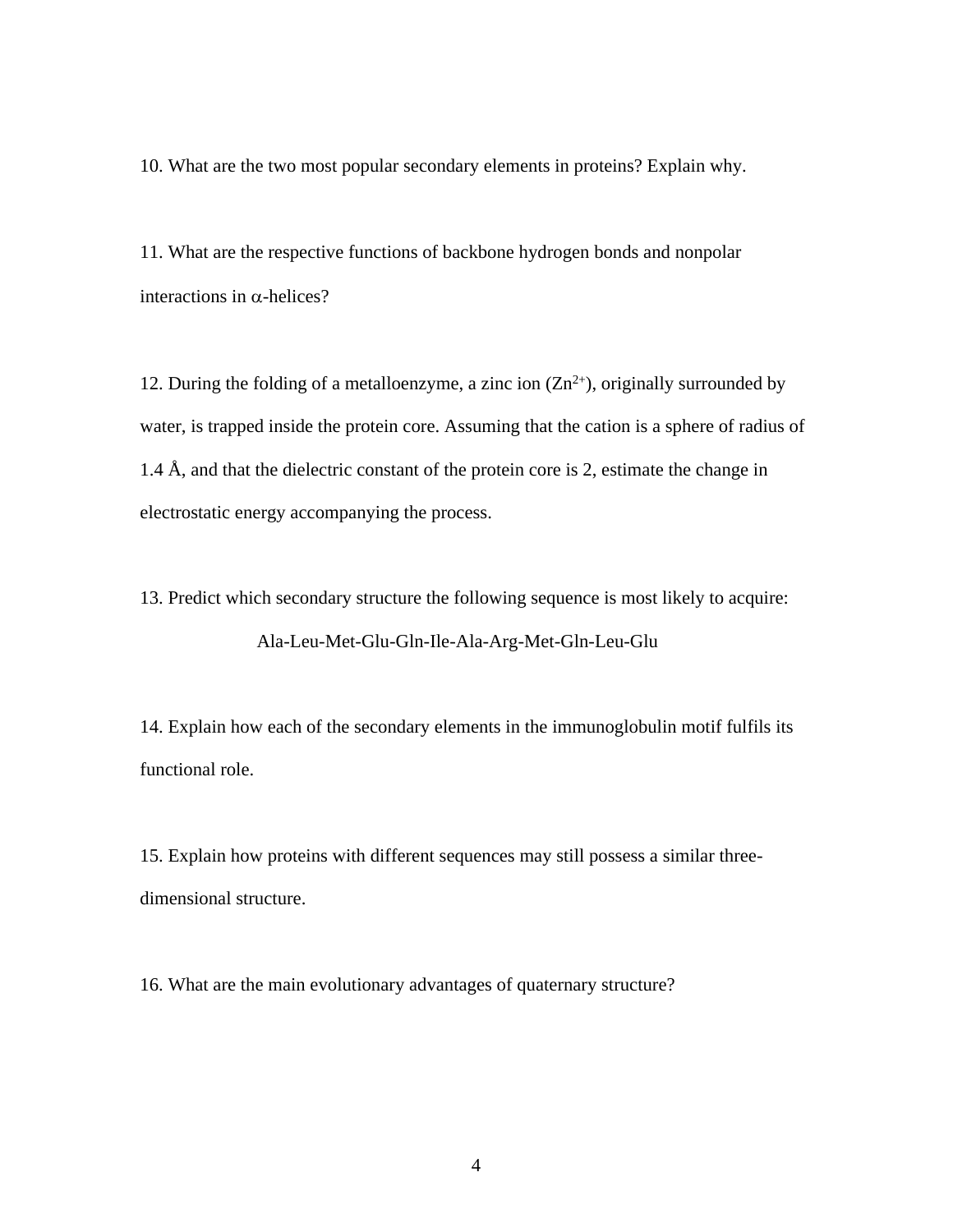17. Name two or three post-translational modifications of proteins, which have been implicated in the development or behavior of cancerous cells.

18. Explain in general terms how phosphorylation may change protein activity.

19. Specify the main features, which make fibrous proteins distinct than globular proteins.

20. List a few of the characteristic roles of fibrous proteins.

21. Explain the distinction between structural and fibrous proteins.

22. Compare between  $\alpha$ -keratin and collagen in terms of source tissue, sub-cellular localization, structure and function.

23. Explain the molecular basis for the difference between soft and hard keratins.

24. How would you treat a man or woman suffering from scurvy?

## **Chapter 3**

1. Describe the main differences between x-ray diffraction and NMR spectroscopy. Refer to both method and quality of results.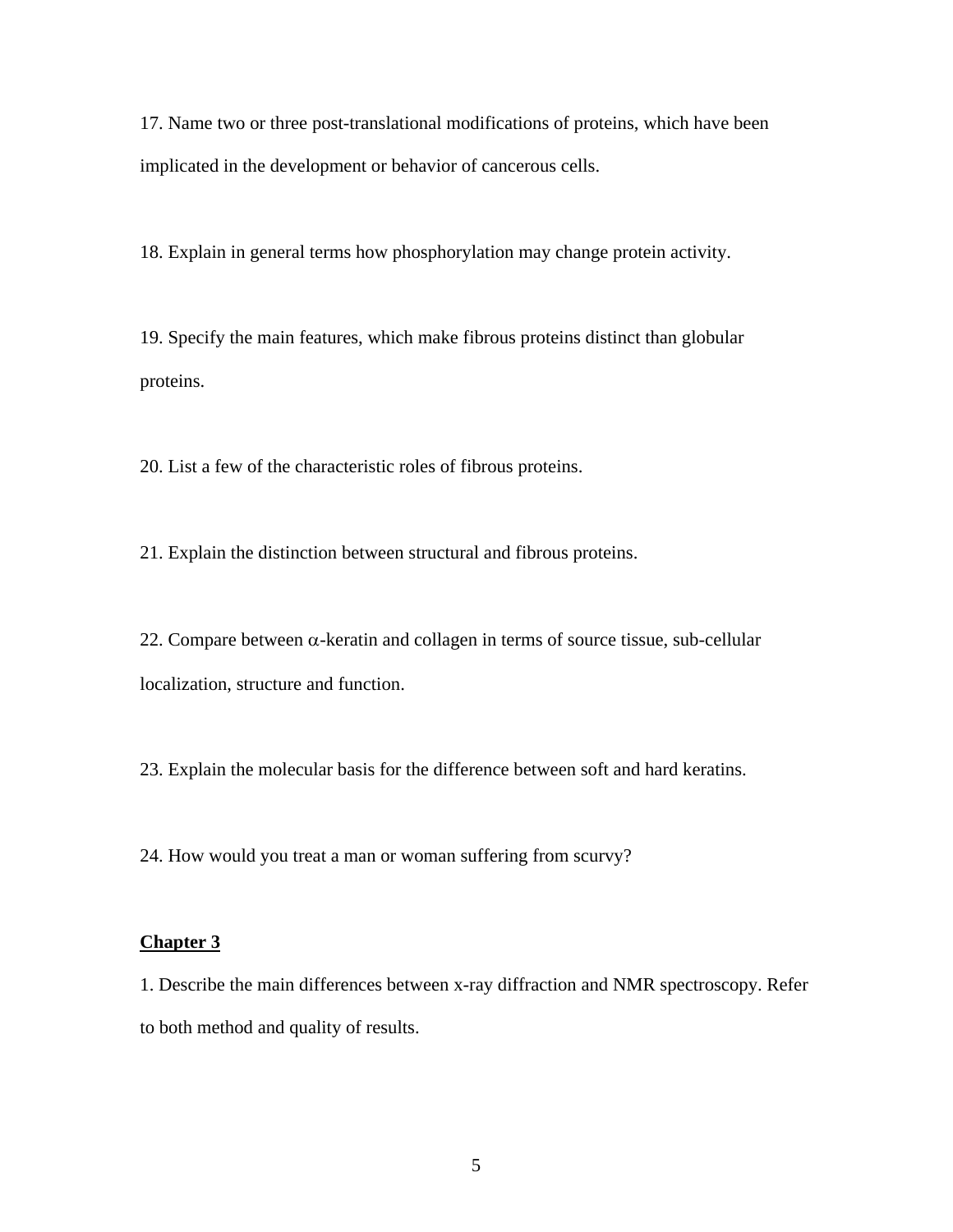2. Explain why neutron diffraction is used for finding the orientation of water molecules in proteins.

3. What uses are there for NMR spectroscopy, other than structure determination?

4. Explain how low-resolution images produced by electron microscopy are used for protein structure determination. Why are these used and not low-resolution images produced by x-ray diffraction?

5. Explain the main differences between NMR and EPR spectroscopies.

6. Explain the main advantages and disadvantages of explicit vs. implicit descriptions employed by structure-prediction methods.

7. A. Why are energy-minimization methods unable to predict the native structure of proteins when starting from an unfolded state?

B. What solution has been developed for this problem, and did it work?

8. Describe the principles of the continuum-solvent model approach, its advantages and disadvantages in describing protein-related systems, and its current uses.

9. Why is homology modeling currently considered to be the best structure prediction approach?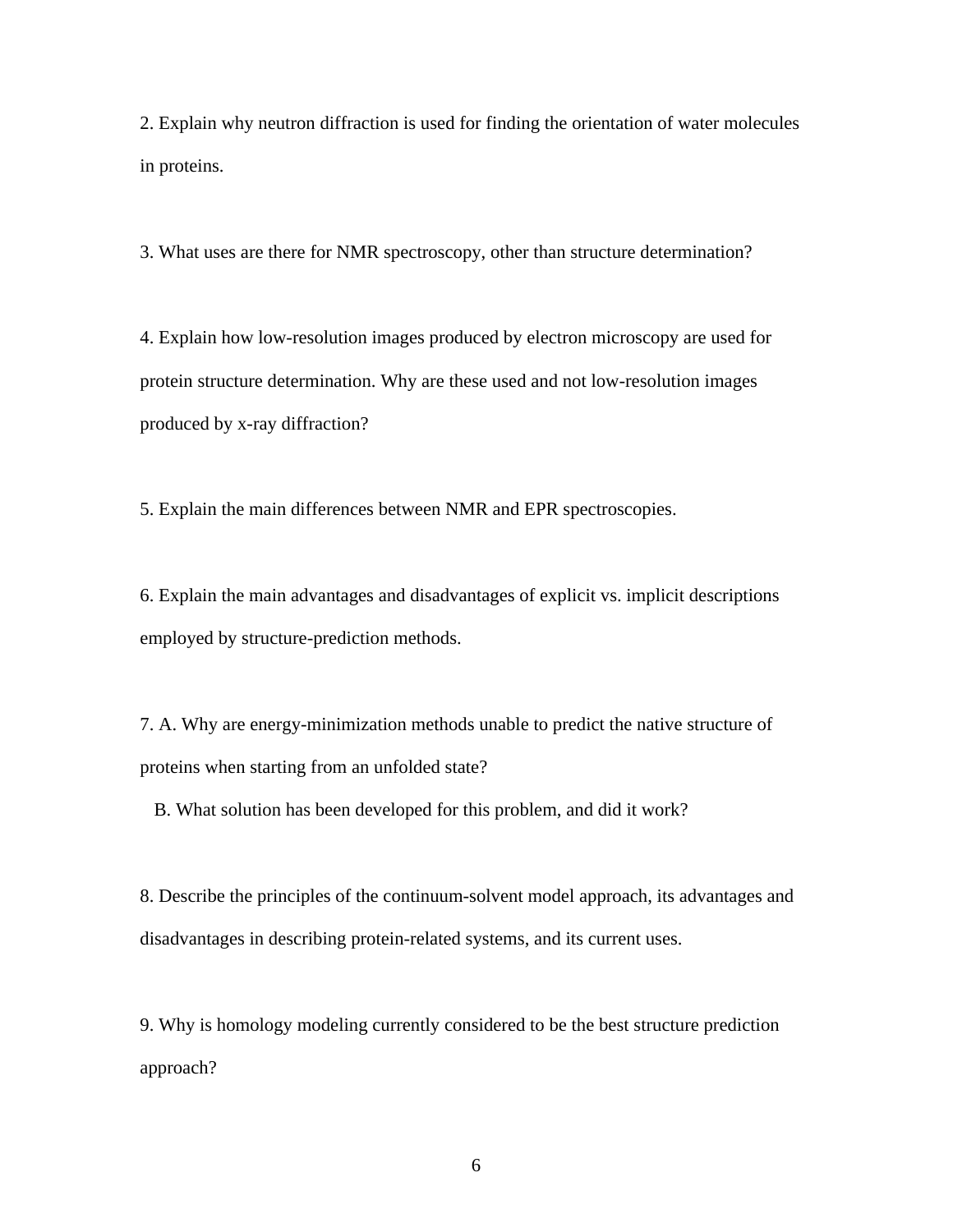#### 10. Protein X has the following sequence:

MVFSDQQLFEKVVEILKPFDLSVVDYEEICDRMGESMRLGLQKSTNEKSSIKMFPSYVT KTPNGTETGNFLALDLGGTNYRVLSVTLEGKGKSPRIQERTYCIPAEKMSGSGTELFKY IAETLADFLENNGMKDKKFDLGFTFSFPCVQKGLTHATLVRWTKGFSADGVEGHNVAEL LQTELDKRELNVKCVAVVNDTVGTLASCALEDPKCAVGLIVGTGTNVAYIEDSSKVELM DGVKEPEVVINTEWGAFGEKGELDCWRTQFDKSMDIDSLHPGKQLYEKMVSGMYLGELV RHIIVYLVEQKILFRGDLPERLKVRNSLLTRYLTDVERDPAHLLYNTHYMLTDDLHVPV VEPIDNRIVRYACEMVVKRAAYLAGAGIACILRRINRSEVTVGVDGSLYKFHPKFCERM TDMVDKLKPKNTRFCLRLSEDGSGKGAAAIAASCTRQN

A. Using the Internet resources mentioned in Chapters 1-3, find the name of the

protein, its function, and the organism from which it was obtained.

B. Has the three-dimensional structure of the protein determined experimentally? If

so, answer the following questions:

- I. Which method was used to determine this structure?
- II. Does the structure include a ligand?
- III. Does the structure contain any hetero-atoms?
- IV. Which secondary structure does the structure include?

## **Chapter 4**

1. A chemical reaction in which a substrate A is turned into the product B involves a change of -5 kcal/mol in the standard free energy. When the reaction reaches equilibrium, the concentration of A is 0.01 mM. Calculate the equilibrium concentration of B.

2. A chemical reaction was carried out in  $25^{\circ}$  C (room temperature) and under constant pressure. At equilibrium, the change in free energy was measured as -3 kcal/mol, and the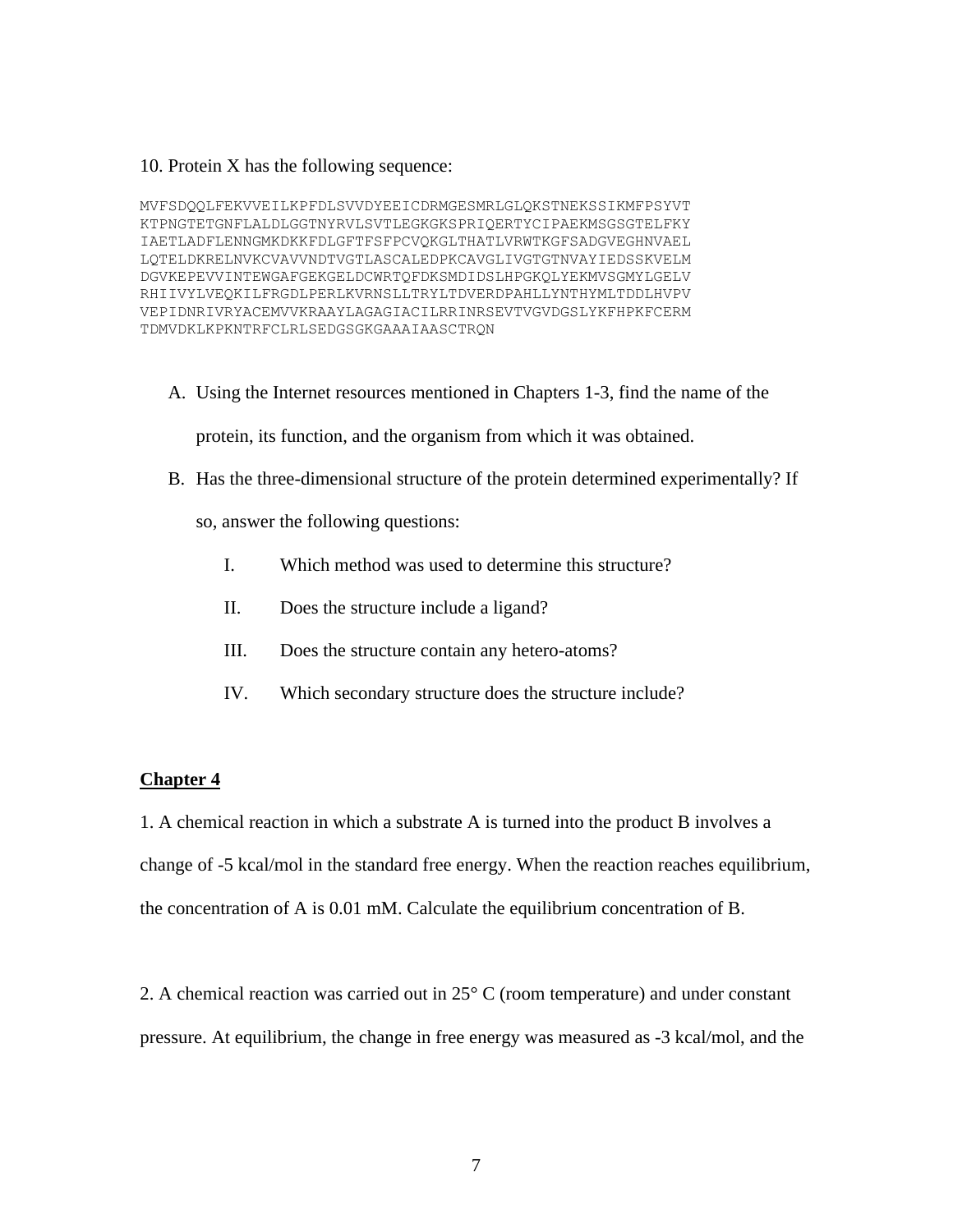reaction released 5 kcal/mol of heat, as measured by calorimetry. Calculate the change in entropy that accompanied the reaction.

3. Protein folding is a favorable process. Yet, it decreases the entropy of the polypeptide chain, in contrast to Nature's tendency to increase entropy. Explain how this alleged disagreement is possible.

4. What is the source of disagreement between scientists regarding the favorability of electrostatic interactions between protein core charges?

5. Is the loss of entropy upon protein folding equal among all parts of the protein? Explain.

6. Explain the mechanism through which high temperature disrupts the folded structure of proteins. How did evolution solve this problem for hyperthermophilic organisms?

7. A. List a few industrial uses of enzymes.

B. Pick one example and elaborate.

8. Suggest ways to stabilize the structure of a mesophilic protein in acidic environments.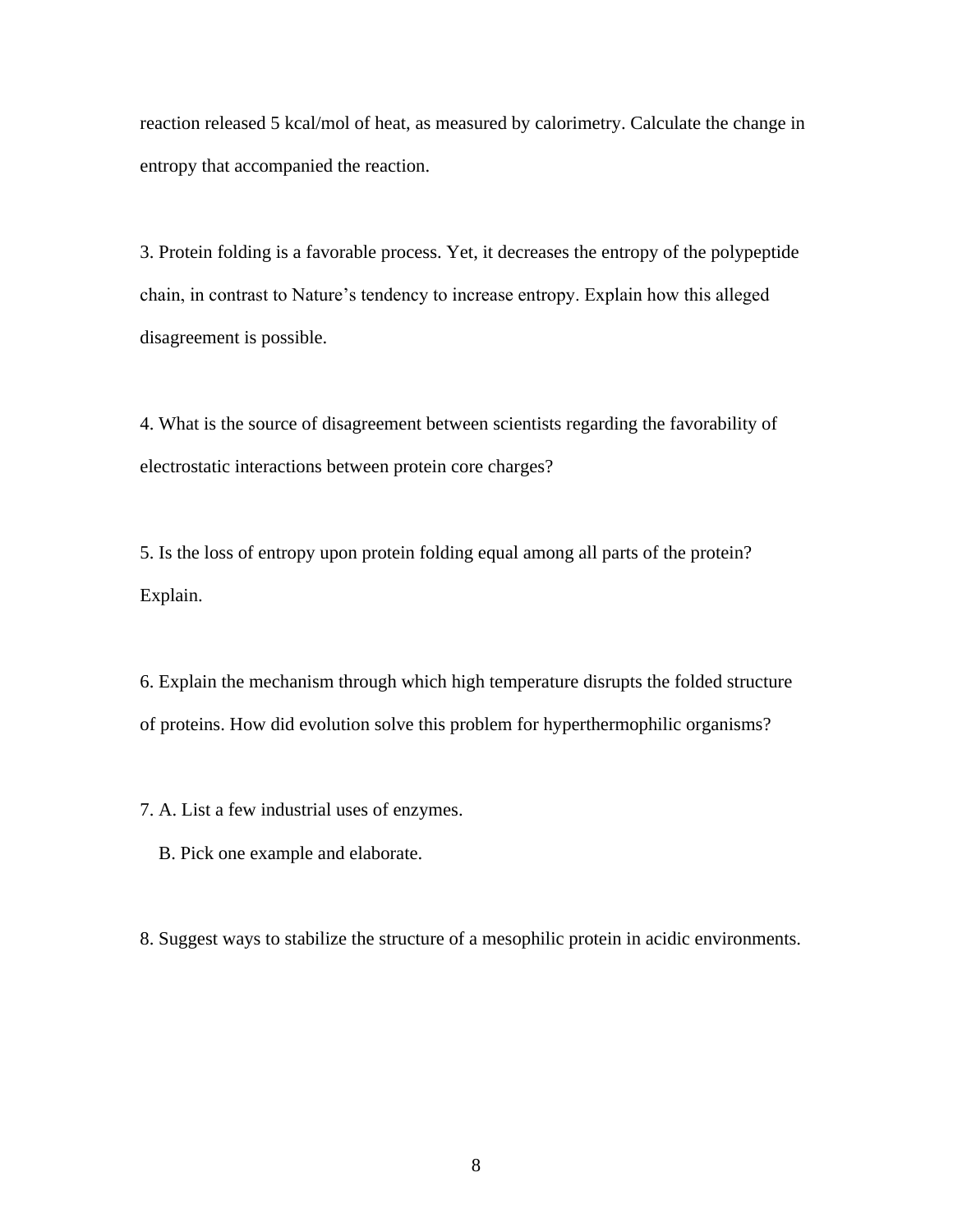## **Chapter 5**

1. Describe protein folding in terms of conformation, free energy, entropy, and kinetic barriers.

2. Explain the main differences between the framework, hydrophobic collapse, and nucleation-condensation models of protein folding.

3. Is the native structure the most stable form of a protein? Explain your answer.

4. Describe the process of amyloid fibril formation.

5. A. List the main types of molecular chaperons.

B. What are the unique features of chaperonins like GroEL-GroES?

6. Explain how small structural changes in the folded conformation of the protein can lead to dramatic changes in its activity.

7. List the three main factors, which may affect the folded-state dynamics of proteins.

8. A. Explain how ligand binding can allosterically affect protein activity. Base you answer on the MWC, KNF and 'population shift' models.

B. Do the models explain the function of both protein activators and inhibitors? How?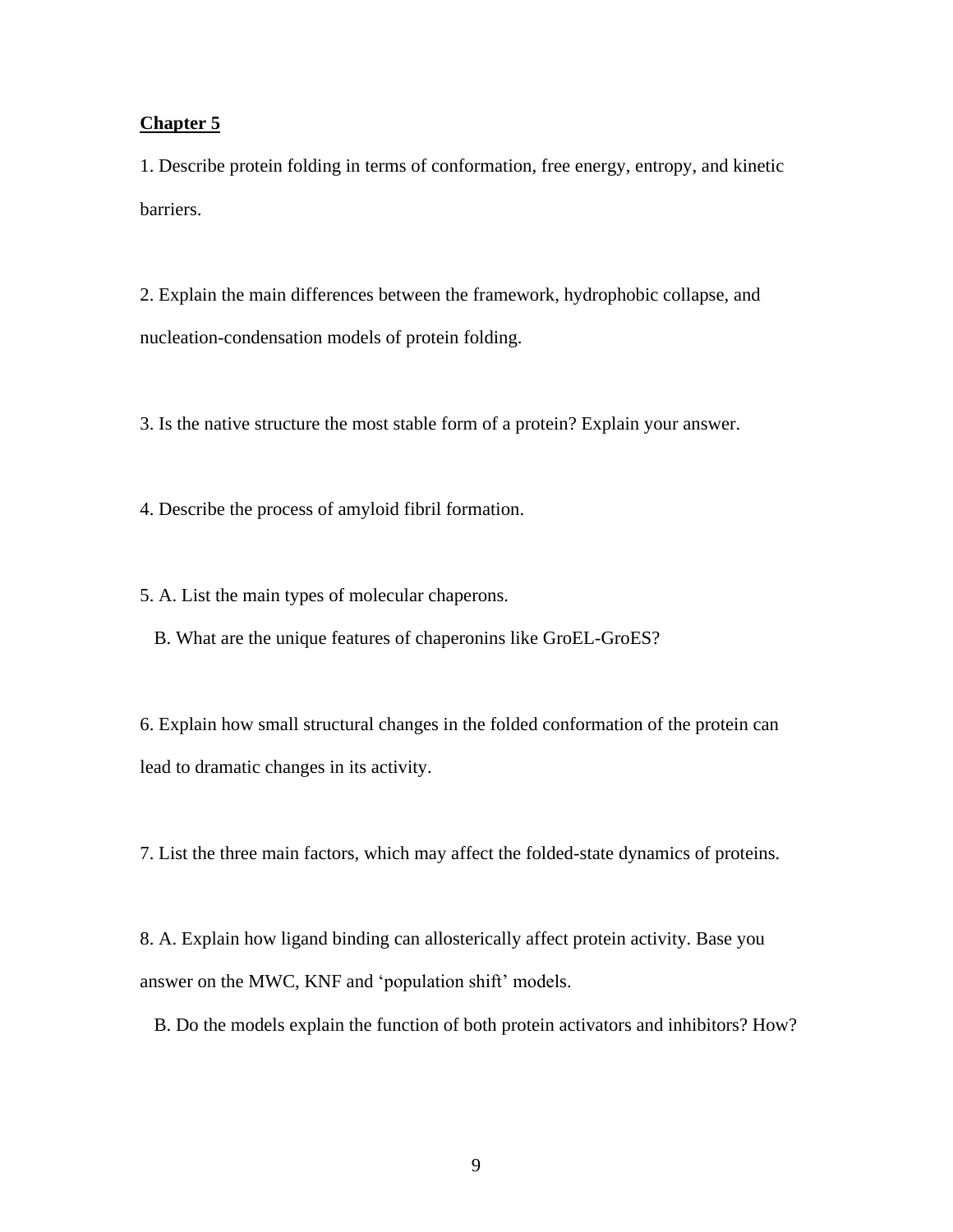9. A. How does Max Perutz's 'stereo-chemical model' explain the well-known phenomenon of positive cooperativity in hemoglobin action?

B. Explain in short the main structural features underlying this phenomenon.

C. Does it also explain the long-known 'Bohr effect' of hemoglobin?

## **Chapter 6**

1. Explain how Intrinsically Unstructured Proteins (IUPs) can be so common and yet so few of them are present in the Protein Data Bank.

2. Use the example of the Nuclear Pore Complex to explain how IUPs may carry out certain functional roles in cells more efficiently than structured proteins.

3. Which local structure(s) can be often found in IUPs? Explain its/their compatibility to the roles assigned to IUPs.

4. Explain the principles of the 'fly casting' mechanism.

## **Chapter 7**

1. Explain why the interest in membrane proteins far exceeds their relative proportion in the cell.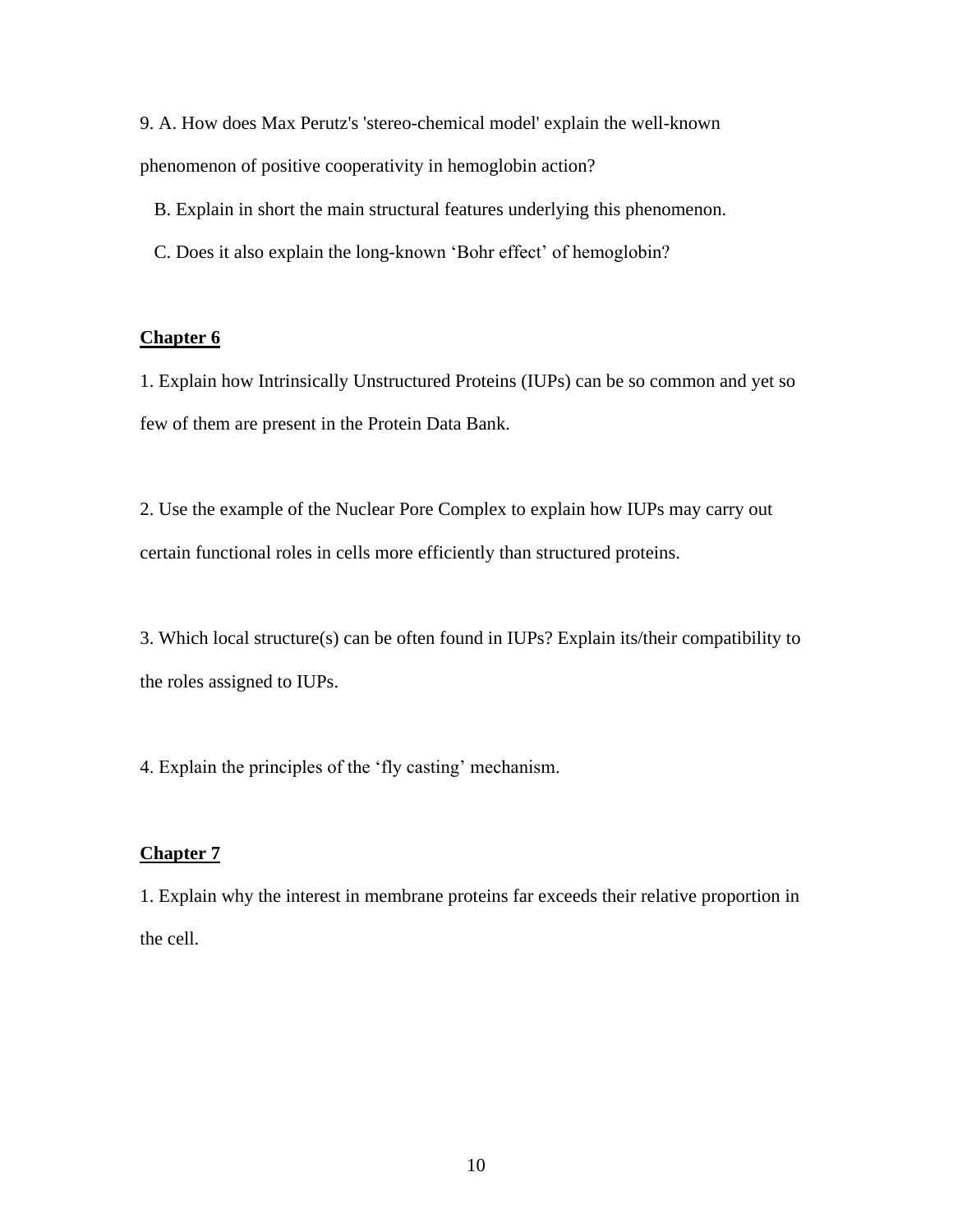2. The lipids found in biological membranes differ significantly from each other in chemical structure and composition. What is it that makes them all suitable as membrane building blocks?

3. Unlike other membrane lipids, cholesterol has a bulky, rigid structure. In your opinion, how would this structure affect membrane properties?

4. Suggest reasons why membranes of different organelles, cells and organs differ so significantly in their lipid composition.

5. A. Estimate the number of encounters between a divalent cation and the plasma membrane, which are needed for the cation to cross the membrane successfully. Assume that the radius of the cation is 1Å, and that the dielectrics of the membrane and cytoplasm/extracellular matrix are 2 and 80, respectively.

B. If each unsuccessful cation-membrane encounter lasts  $10^{-12}$  sec, how much time may be needed for the system to achieve a successful encounter?

6. Predict the general location of the following amino acids in an integral membrane protein: Val, Trp, Arg, Pro, and Asp. Explain your prediction.

7. What are the main differences between the driving forces for the folding of globular proteins and those of integral membrane proteins?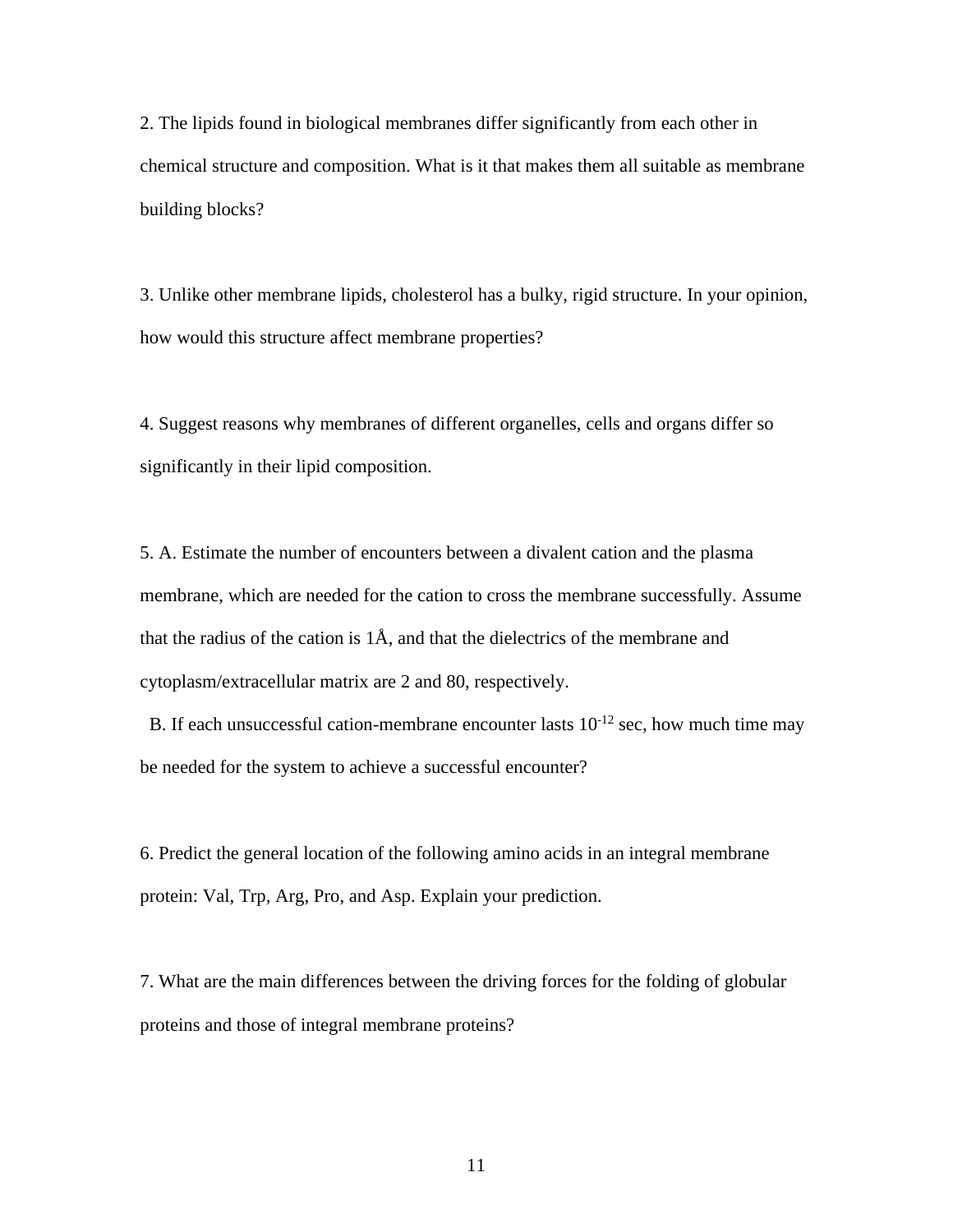8. Explain the following observations of membrane proteins that function in the transport of ions:

I. Channels contain a water annulus, yet make the passing ions lose their solvation shell for a short part of their way.

II. Carriers do not contain a constant water annulus linking the bulk solvent on both sides of the membrane.

9. Peripheral membrane proteins require more than a single type of non-covalent interaction to bind to the membrane. Explain the underlying advantage(s).

10 List the different ways with which the protein-membrane system can use to ameliorate the energy cost of positive hydrophobic mismatch.

11. Explain how activation of adrenergic receptors serves the 'fight-or-flight' response in animals.

12. Unlike other class 1 GPCRs, rhodopsin has no baseline activity in the absence of agonist. Which structural features of GPCRs have been proposed to explain this phenomenon?

13. List the structural features of GPCR activation, which have emerged from the study of rhodopsin's active and inactive structures.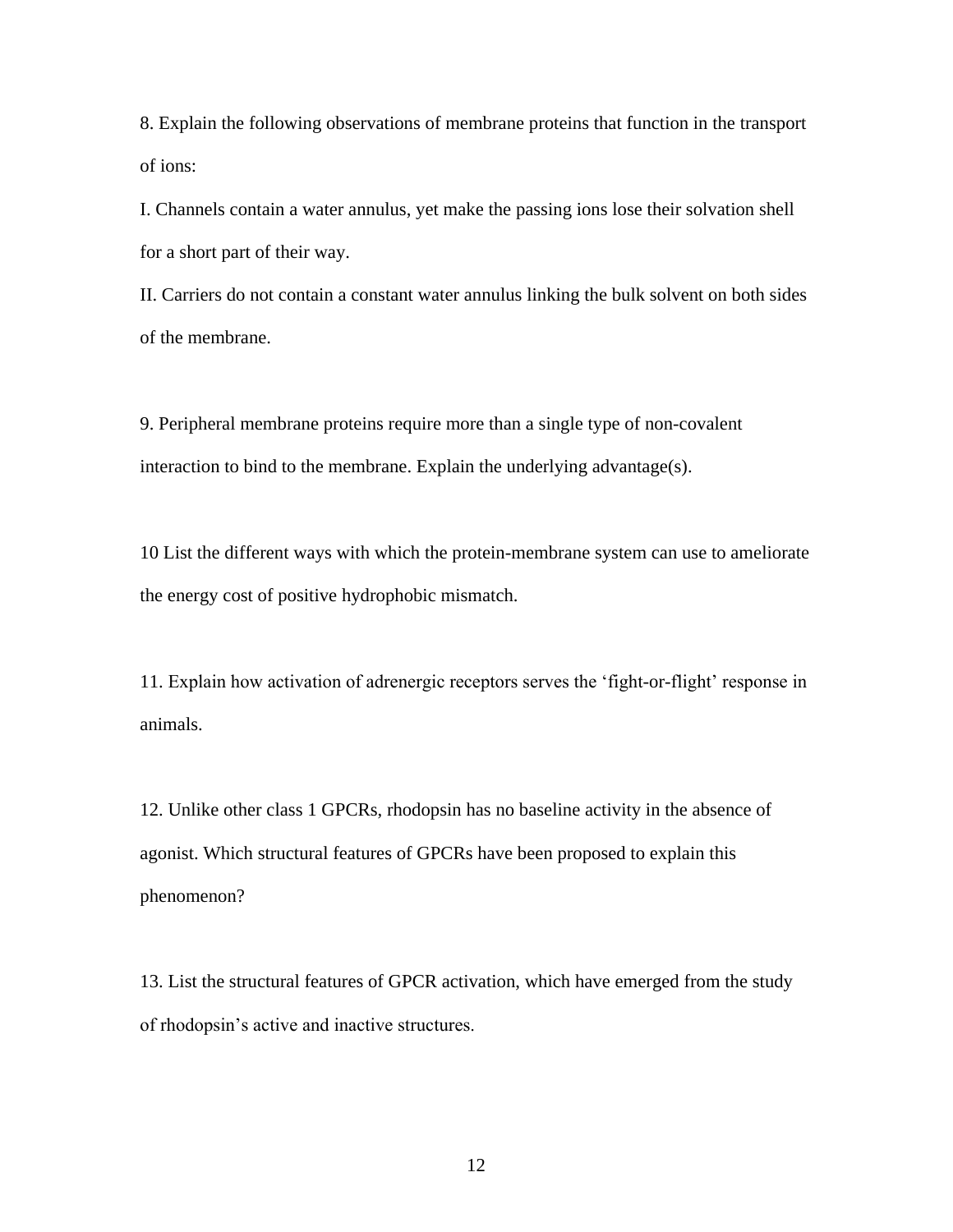## **Chapter 8**

1. List four specific biological processes that rely on protein-ligand binding, and explain for each how the binding serves its biological role.

2. Describe the three basic models proposed for protein-ligand binding and suggest which one is the most realistic.

3. Explain the phenomenon known as 'electrostatic steering'.

4. Which branches of the animal nervous system include the neurotransmitter acetylcholine:

a. Central (brain and spinal cord).

b. Somatic.

#### c. Sympathetic.

d. All of the above.

5. Organophosphates are chemical agents that inactivate the enzyme acetylcholine esterase by binding covalently to its catalytic serine residue. Why, then, are some organophosphates (e.g. Sarin) far more dangerous than others (e.g. Parathion)?

6. A. List some of the different criteria used to classify protein-protein complexes.

 B. Are there significant differences between the interfaces of the different proteinprotein complexes?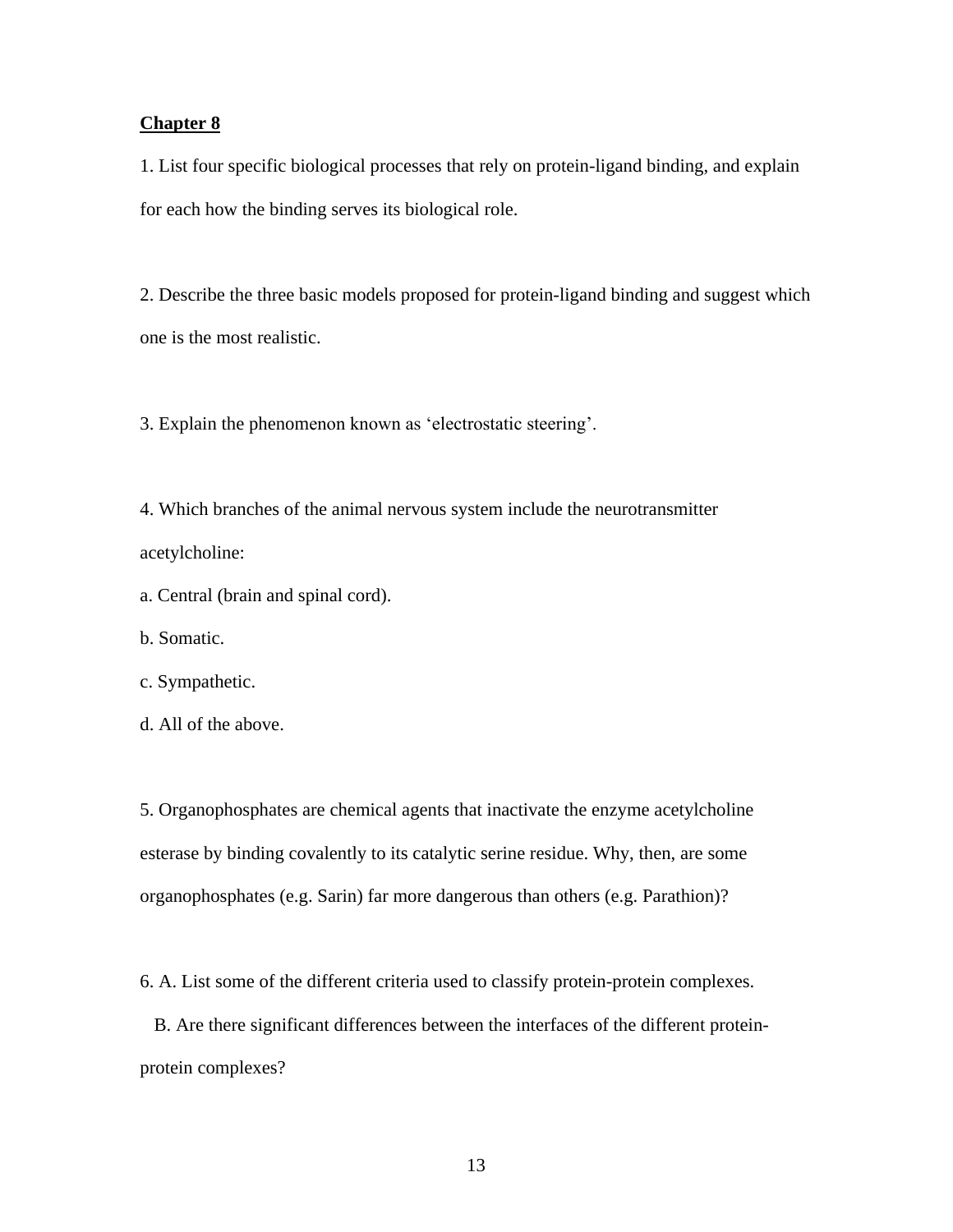7. Explain the phenomenon known as 'antibody maturation'.

8. Explain the differences in qualitative and quantitative contribution to binding, of different residues in protein-protein interfaces.

9. Morphine, heroin, methadone and papaverine are members of the opiate group of drugs:



- A. Suggest the chemical-structural features of these drugs, which you believe are required for their activity.
- B. Are there other features you would consider as important?

10. Explain the main differences between *N*-carboxy-alkyl dipeptide and keto-based ACE inhibitors.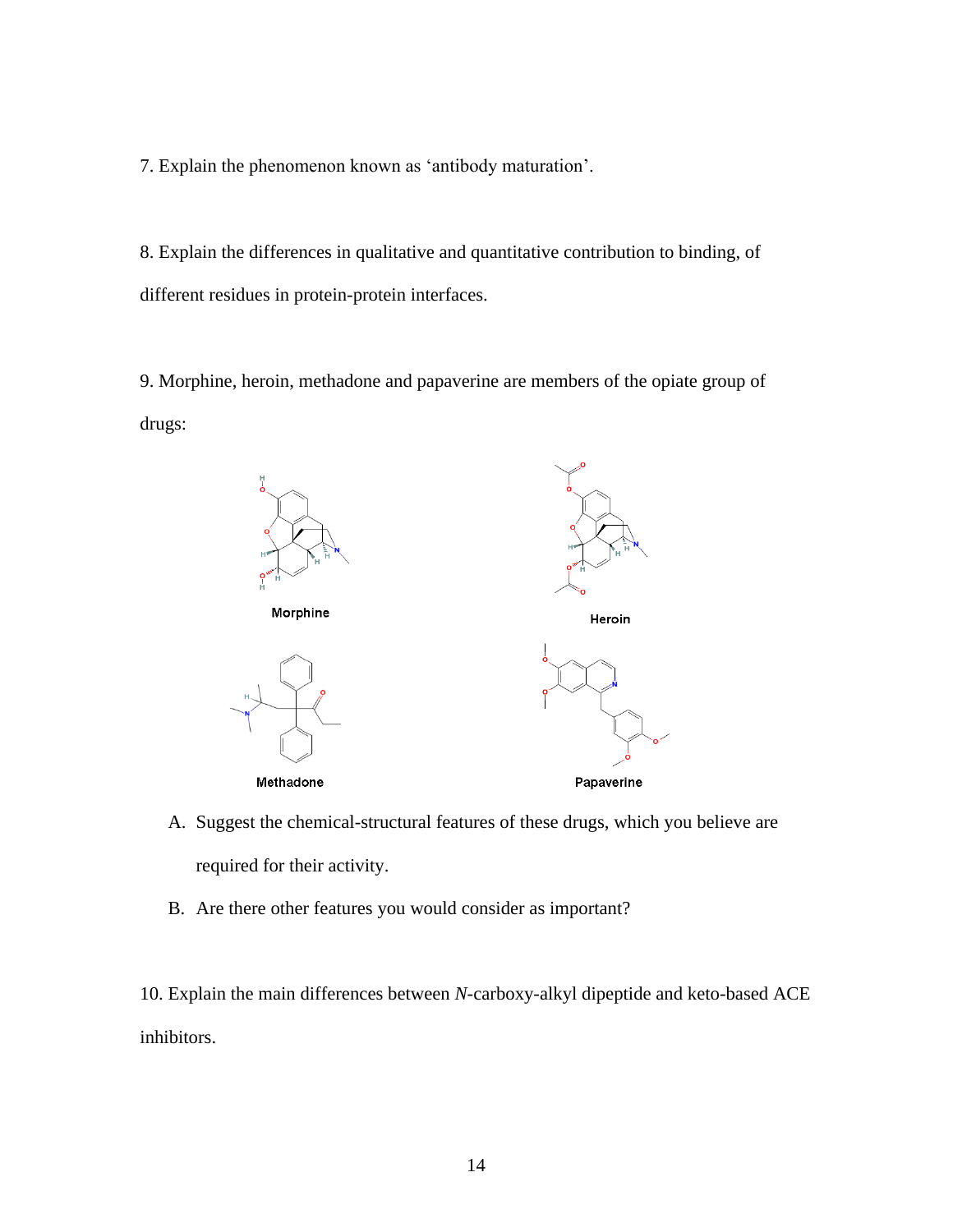## **Chapter 9**

1. a. Prove mathematically that the half-life time of the zero-order reaction of Equations 9.1.1 and 9.1.2 is given by  $[A]_0/2k$ , where  $[A]_0$  is the initial concentration of the substrate, and *k* is the reaction rate.

(b) Prove that the half-life of the first-order reaction of Equations 9.1.4 and 9.1.5 is given by Eq. 9.1.8, and that the half-life time of the second order reaction of Equations 9.1.9 and 9.1.10 is given by Eq. 9.1.12.

2. Which of the following describes correctly the dependency of the initial reaction rate (velocity  $V_0$ ) of an enzyme on substrate concentration, according to the Michaelis-Menten model, and when the substrate concentration is very low?

- a) V<sub>0</sub> depends linearly on the substrate's concentration, with a rate coefficient of  $\frac{k_{cat}}{K_M}$  $[E_f].$
- b) V<sub>0</sub> depends linearly on the substrate's concentration, with a rate coefficient of  $\frac{K_m}{k_{cat}}$ .
- c) V<sup>0</sup> depends cooperatively on the substrate's concentration.
- d)  $V_0$  is constant at low substrate concentration, and equals to the concentration of the enzyme  $([E_t])$ .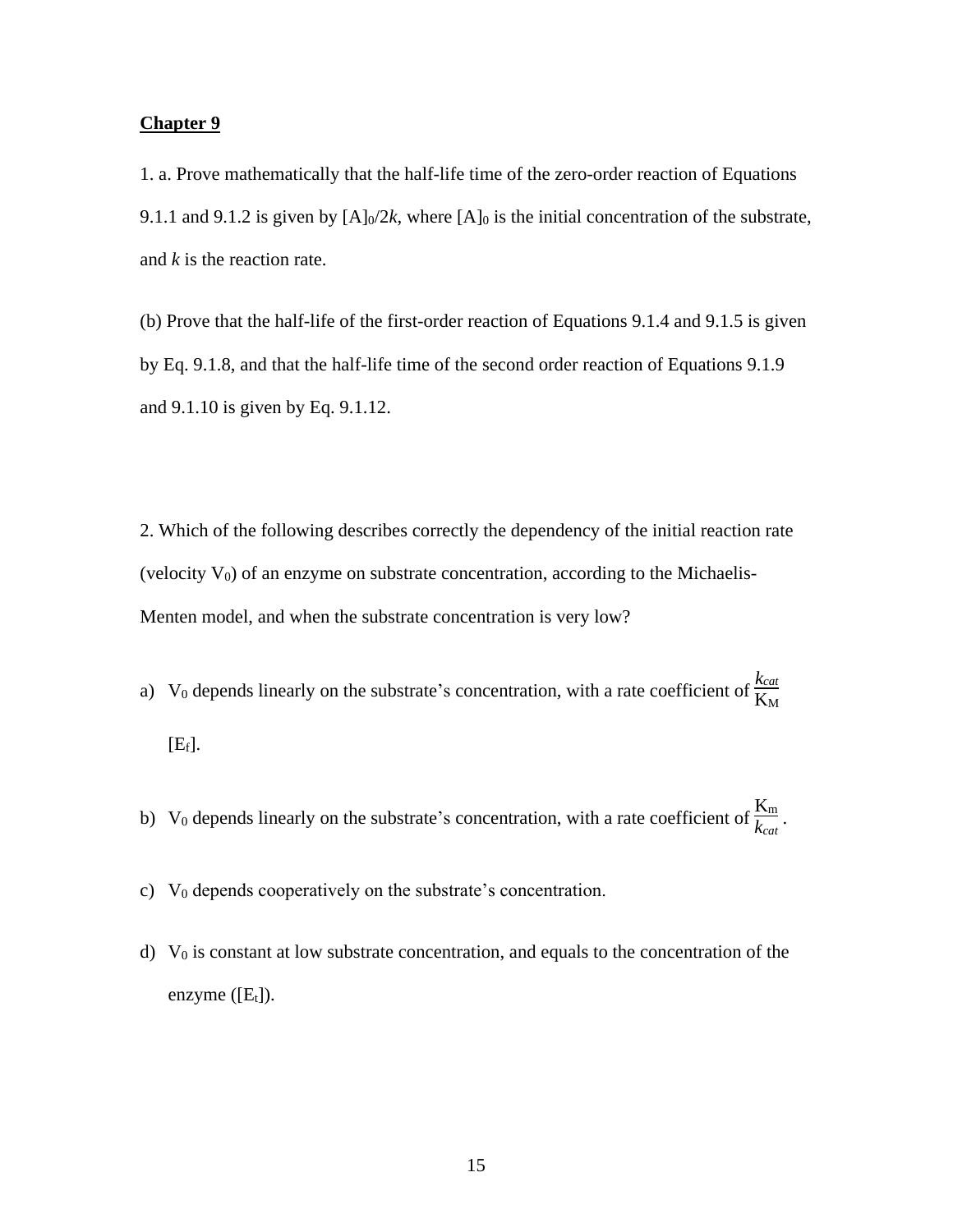3. The initial velocity of an enzymatic reaction  $(V_0)$  was measured under the following conditions:

Condition 1: with 2 mM of the enzyme's natural substrate (S).

Condition 2: with 2 mM of the enzyme's natural substrate (S) and 0.5 mM of an inhibitor (I).

Condition 3: with 2 mM of the enzyme's natural substrate (S) and 1 mM of the inhibitor (I).

The dependency of  $1/V_0$  on [S] under these three conditions was as follows:



How can the inhibitor's effect be lifted?

- a) Only by removing the inhibitor from the reaction mixture.
- b) Either by removing the inhibitor or by raising the substrate's concentration to high values.
- c) By removing the inhibitor and chemically reverting the enzyme's catalytic residues to their original form.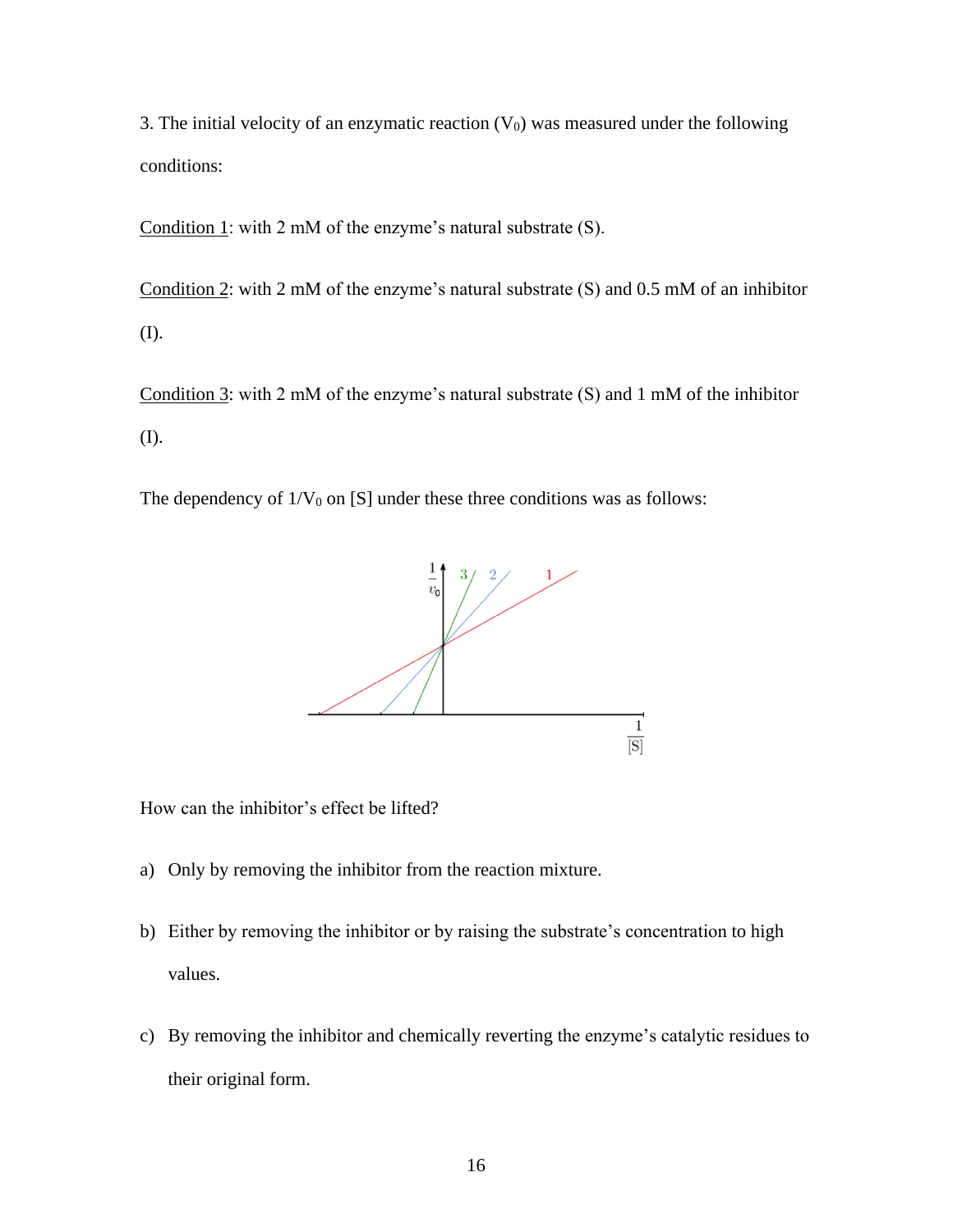d) The inhibition is irreversible and cannot be lifted.

4. Under which condition can  $K_M$  be considered as a measure for the affinity of the enzyme to its substrate(s)?

5. Two isozymes, A and B, deaminate alanine to pyruvate. Their  $K_M$  values are 0.5 mM and 4 mM, respectively. When the two isozymes at 3 mM concentration were incubated with 10 mM of alanine under the same conditions, their rates  $(V_0)$  were 15  $\frac{mM}{sec}$  and 300 mM  $\frac{m}{\sec}$ , respectively. Which isozyme is more efficient?

6. The activity of an enzyme was measured under saturation and different pH values. The following dependency was obtained:

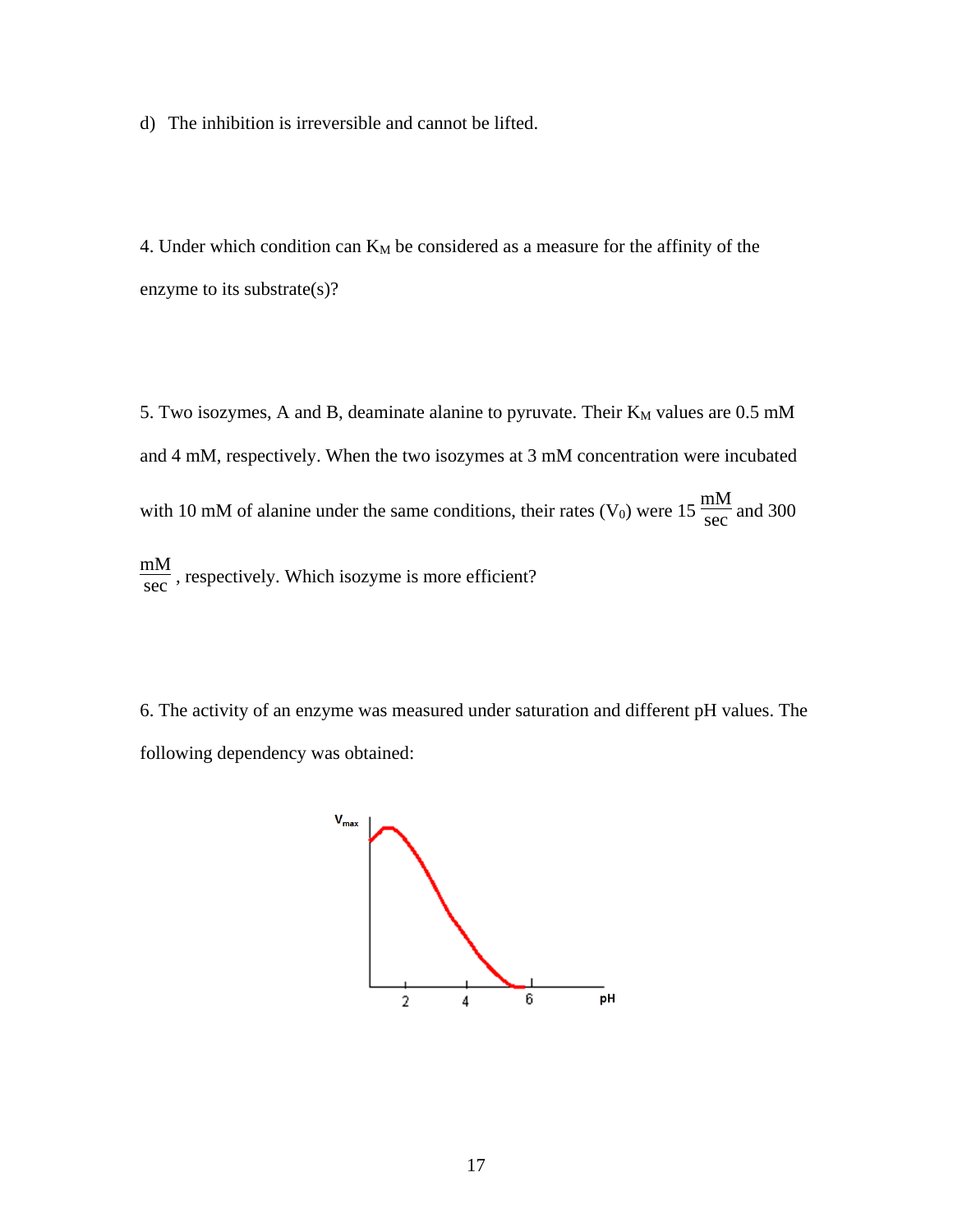Then, the amino acids in the active site of the enzyme were systematically replaced (mutated), and the activity was measured again. Which of the following mutations is most likely to be deleterious (i.e. lead to loss of activity)?

- a) Alanine  $\rightarrow$  glutamine
- b) Glutamate  $\rightarrow$  valine
- c) Arginine  $\rightarrow$  aspartate
- d) Phenylalanine → tryptophan
- 7. How does coenzyme A activate metabolites for subsequent condensations?

8. The following enzymatic cofactors are involved in group transfer. Connect between the cofactor and the group it transfers.

|    | Cofactor                     |     | Group               |
|----|------------------------------|-----|---------------------|
|    | a) S-adenosyl methionine     | i.  | Acyl                |
|    | b) Thiamine pyrophosphate    | ii. | Methyl (CH $_{3}$ ) |
| c) | Coenzyme A                   |     | iii. Amino $(NH2)$  |
|    | d) Pyridoxal phosphate (PLP) |     | iv. $CO2$           |
| e) | Biotin                       | v.  | Aldehyde            |

- 9. Which of the following cofactors carries out reactions that involves radicals?
	- a) Tetrahydrofolate (THF)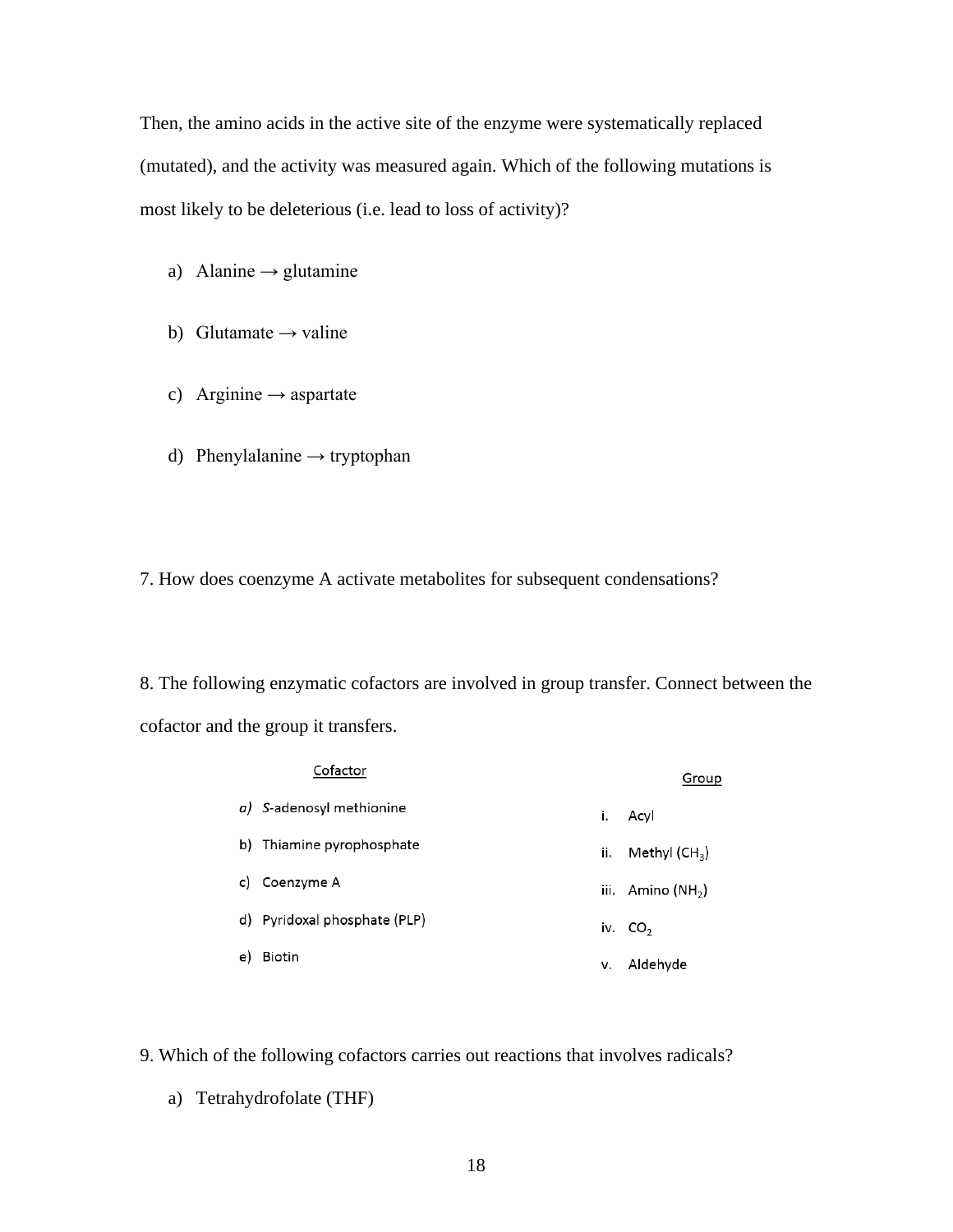- b) NADH
- c) Coenzyme  $B_{12}$
- d) Coenzyme A

10. What is the common mechanistic aspect of the enzymatic cofactors pyridoxal phosphate (PLP) and thiamine pyrophosphate (TPP)?

| [S]  | $V_0$      |
|------|------------|
| (mM) | (mmol/min) |
| 0    | 0.0        |
|      | 3.0        |
| 2    | 5.0        |
| 4    | 6.6        |
| 8    | 7.0        |
| 12   | 6.2        |
| 15   | 5.0        |

11. The following enzyme activities were measured in the lab:

Does the enzyme present a Michaelis-Menten kinetics? How can you explain the activity values measured at high substrate concentrations?

12. Two enzymes from two different organisms catalyze the oxidation of glucose. Which of the following parameters would you expect to be the same in the two catalyzed reactions?

- a) Vmax
- b)  $K_M$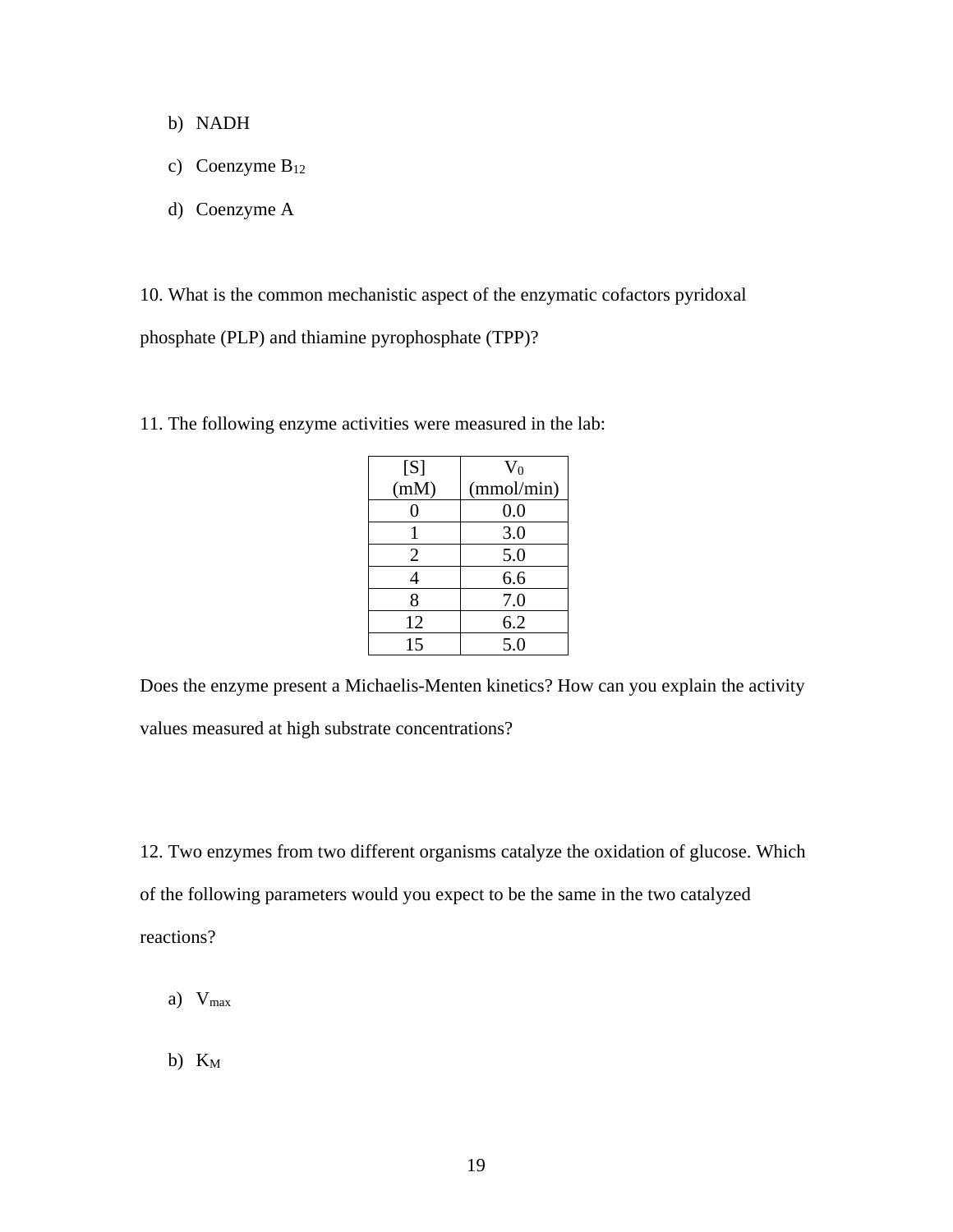- c) Keq (equilibrium constant)
- d) Optimal temperature
- e) Optimal pH

13. An enzyme has a  $K_M$  of 2 mM. At which substrate concentration will the enzyme's activity be  $\frac{1}{4}$  than  $V_{\text{max}}$ ?

14. The activity of two enzymes was measured at different substrate concentrations:

| [S]  | $\rm V_0$  | $V_0$      |
|------|------------|------------|
| (nM) | (mmol/min) | (mmol/min) |
|      | 150        | 82         |
|      | 256        | 150        |
| 10   | 600        | 450        |
| 30   | 770        | 670        |
| 50   | 818        | 750        |

- a) Show that both enzymes follow Michaelis-Menten kinetics, and estimate their  $K_M$ values?
- b) Assuming that the concentration of the enzymes are 0.2 nm and 0.5 nm, what are their turnover numbers?